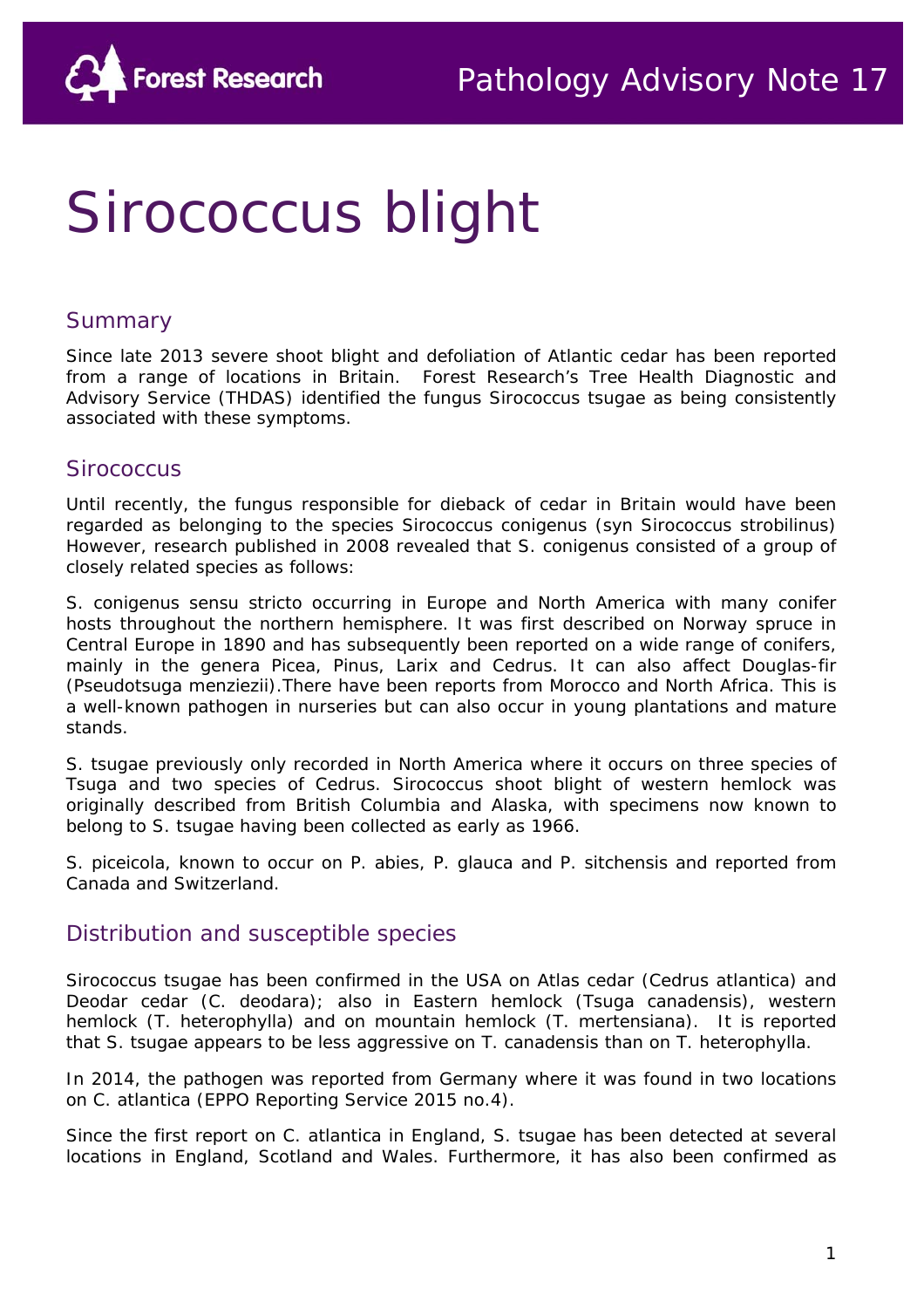being present on a herbarium specimen of *T. mertensiana* collected in Scotland in 2004 and on young *T. heterophylla* regeneration in south west England.

#### How it spreads

The conidia of the fungus are locally dispersed by rain splash and it is probable that strong winds can disperse them over longer distances. Seed transmission has been reported for *S. conigenus*, but there is no information about whether this has the potential to occur *S. tsugae*.

Planting stock, possibly also cut foliage and seeds of *Cedrus* and *Tsuga* species from countries where *S. tsugae* occurs could be a source of the pathogen.

## Symptoms

*Cedrus* has needles arranged spirally on the young leading shoots, and in whorls on short spur-like side-shoots. In the spring, affected trees display dead needles on the shoots, dead shoots (Figure 1a), cankers (Figure 1b) and gum exudation. The dead needles are very distinctive as they have a characteristic 'pink' colour (Figure 1c) and only become brown as the season progresses. The fruiting bodies of *S. tsugae* may be observed on the dead needles (Figure 1d).



Figures 1a-d. Symptoms on *Cedrus atlantica*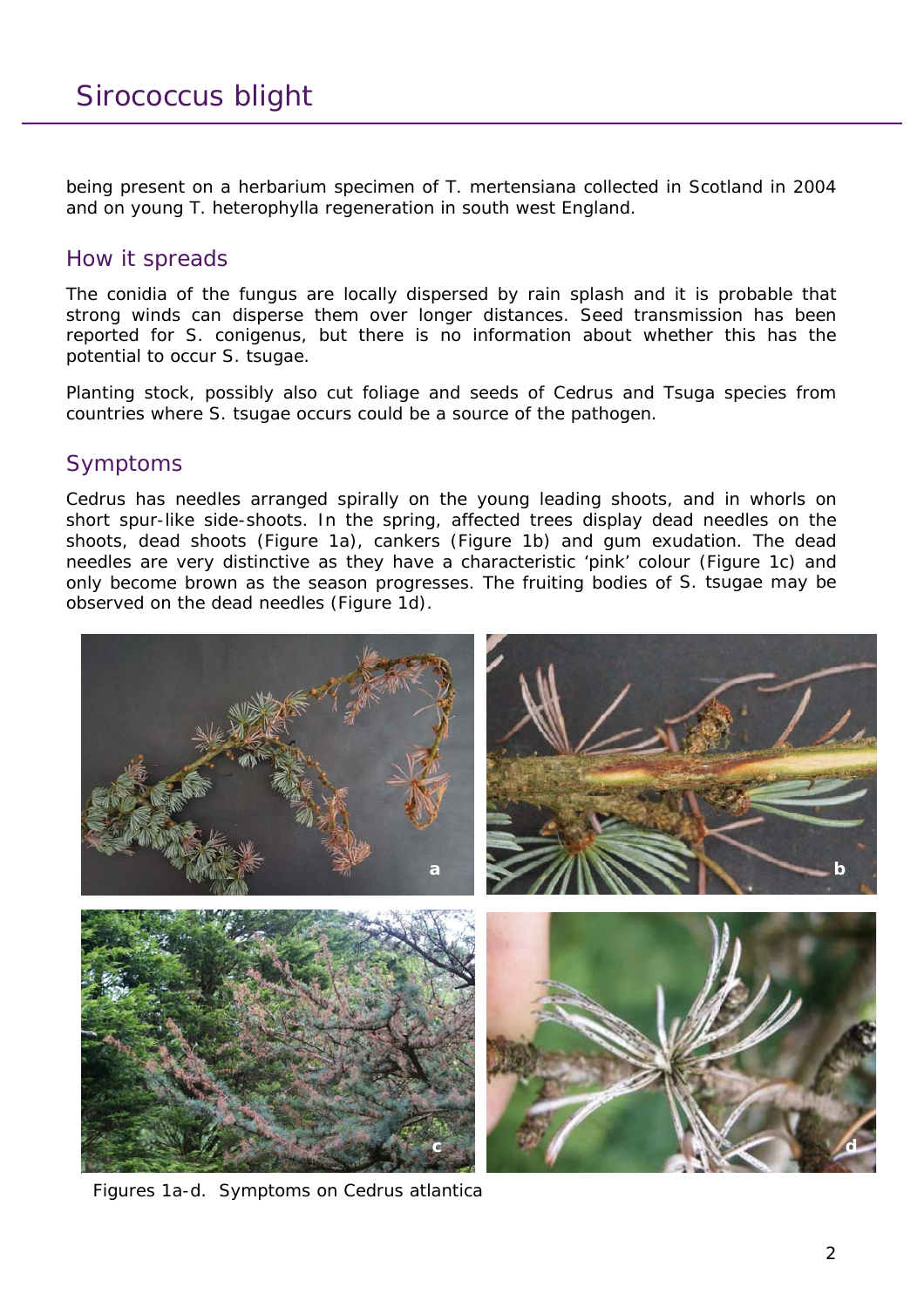Affected branches can display cankers but these are often indistinct and characterised by a slight reduction in branch diameter together with a change of bark colour from green to a darker red / purple (Figure 2a). The fruiting bodies of *S. tsugae* may be seen on the surfaces of cankers during the winter months and into the spring (Figure 2b).



Figure 2. A canker on *C. atlantica* (a), and close-up of the fruiting bodies (b)

Resin bleeding from the bark can also accompany these symptoms in some cases (Figure 3a). Branches can die if they are girdled (Figure 3b).



Figure 3. Resinosis (a) and branch dieback (b) on *C. atlantica*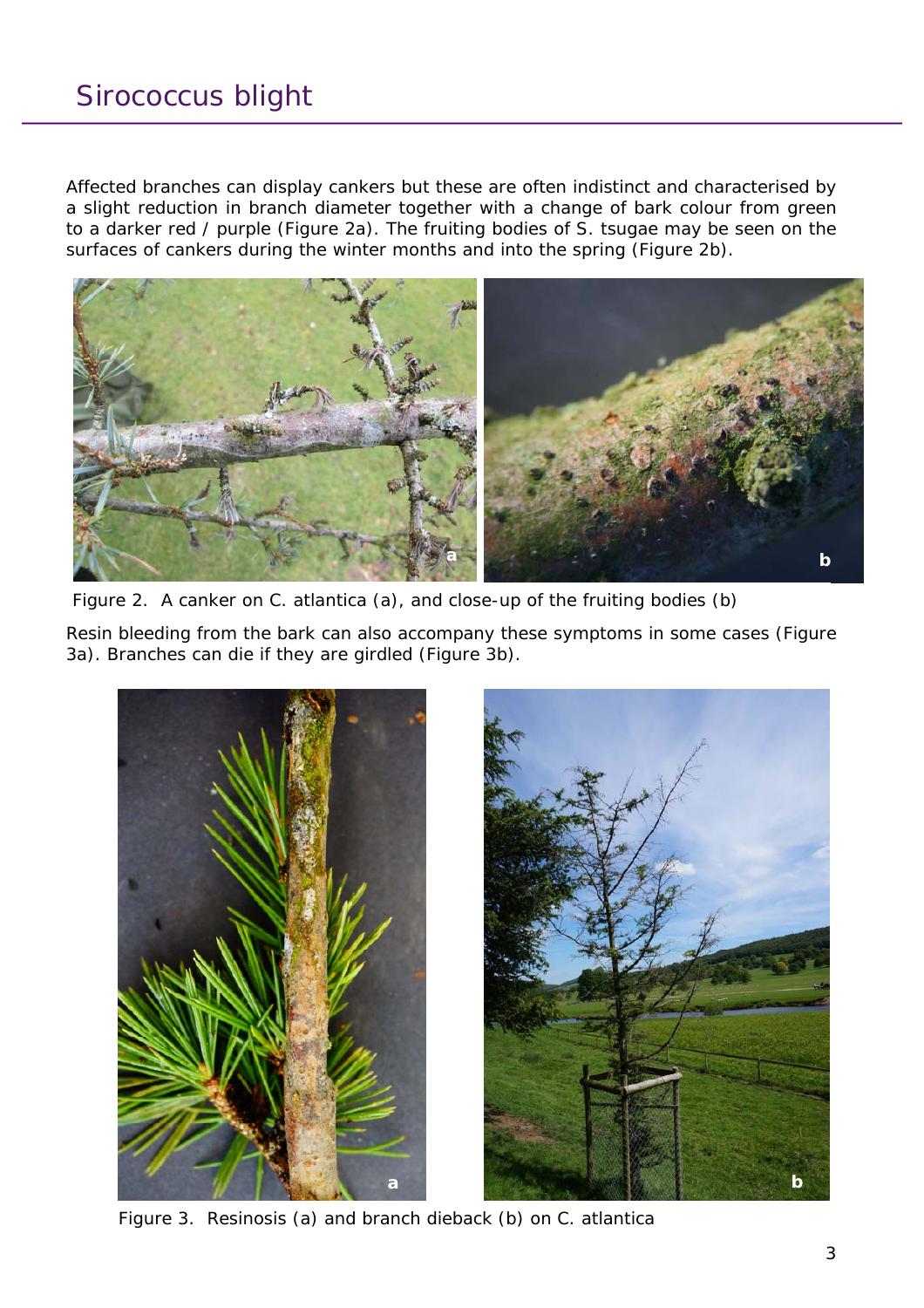Lesions are evident in the phloem tissue of the bark (Figure 4a) and may extend from affected shoots into the subtending branches and the main stem, where they can spread longitudinally (Figure 4b).



Figures 4a, b. Lesions in phloem of *C. atlantica*

On western hemlock (*T. heterophylla*) the disease is especially apparent in natural stands on advanced regeneration in the understorey. It can affect one or many shoot tips on a single tree (Figure 5a). On *T. mertensiana* the fungus causes shoot blight (Figure 5b).



Figure 5. Symptoms on *Tsuga heterophylla* (a) and *T. mertensiana* (b)